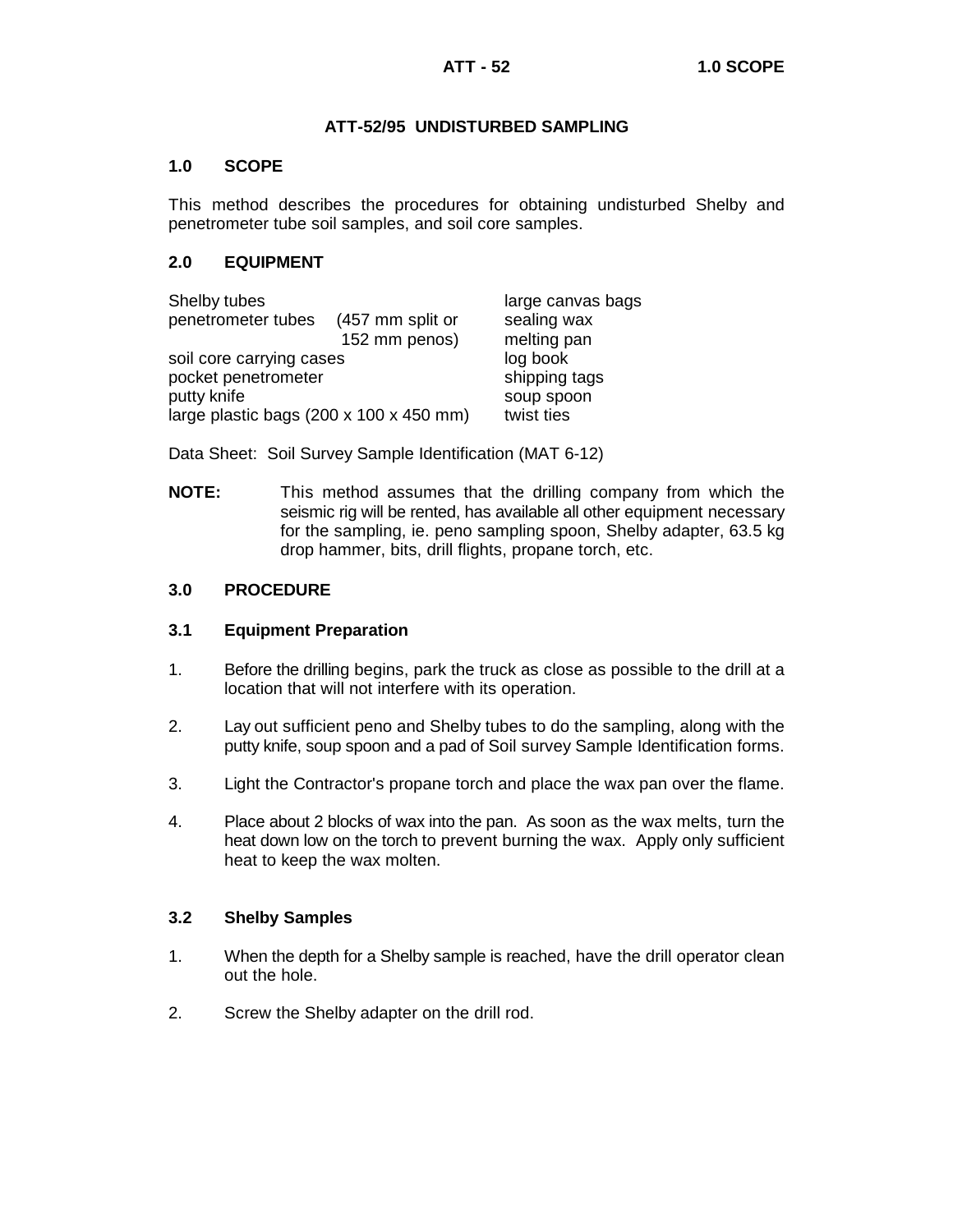- 3. Insert a Shelby tube into the adapter up to the recess opening.
- 4. Turn the Shelby so that the holes in the tube match with those on the adapter.
- 5. Insert the lock bolt through the matching holes and fasten the washer and nut on the bolt.
- 6. Lower the drill rod with the Shelby into the hole.
- 7. Use the drill's hydraulic system to force the Shelby into the soil to a depth approximately 75 mm less than the height of the sample tube. Ensure the drill operator does not push the Shelby into the soil twice.
- 8. Rotate the drill slightly to shear off the soil trapped in the Shelby tube, then raise the drill rod out of the hole and disconnect the Shelby.
- 9. Use the putty knife to trim off any excess or loose soil on both ends of the tube.
- **NOTE:** Since it is impossible to completely clean out the hole before sampling, there may be some loose material on the top of the sample. This shall be trimmed away, if possible. At the cutting end of the tube, trim away at least 15 mm of soil to accommodate the wax seal.
- 10. Carefully clean the inside walls of the tube at both ends so that the wax will seal properly to the metal.
- 11. Seal the top and bottom of the tube to prevent moisture loss, by spooning wax over the ends. Be certain that both ends are completely coated. Preferably the was should be applied in two stages; the first filling ½ of the cavity, the second about 5 minutes later, filling the remainder.
- 12. Pick off the number stamped on the Shelby tube and record it along with the sample depth in the log book, on the hole log, and on the sample identification form, as shown in Figure 1.
- 13. Place the tube aside and allow the wax to cool for about 10 minutes, then place the sample in a large canvas bag.

#### **3.3 Penetrometer Samples**

- 1. When the depth for a peno sample is reached, have the drill operator clean out the hole as well as possible.
- 2. Pull the drill out of the hole and remove the bit from the drill rod.
- 3. Assemble one 457 mm split tube or three 152 mm peno tubes inside the sampling spoon. Each peno tube must be placed in the spoon with its number facing upwards in the direction of the top of the hole.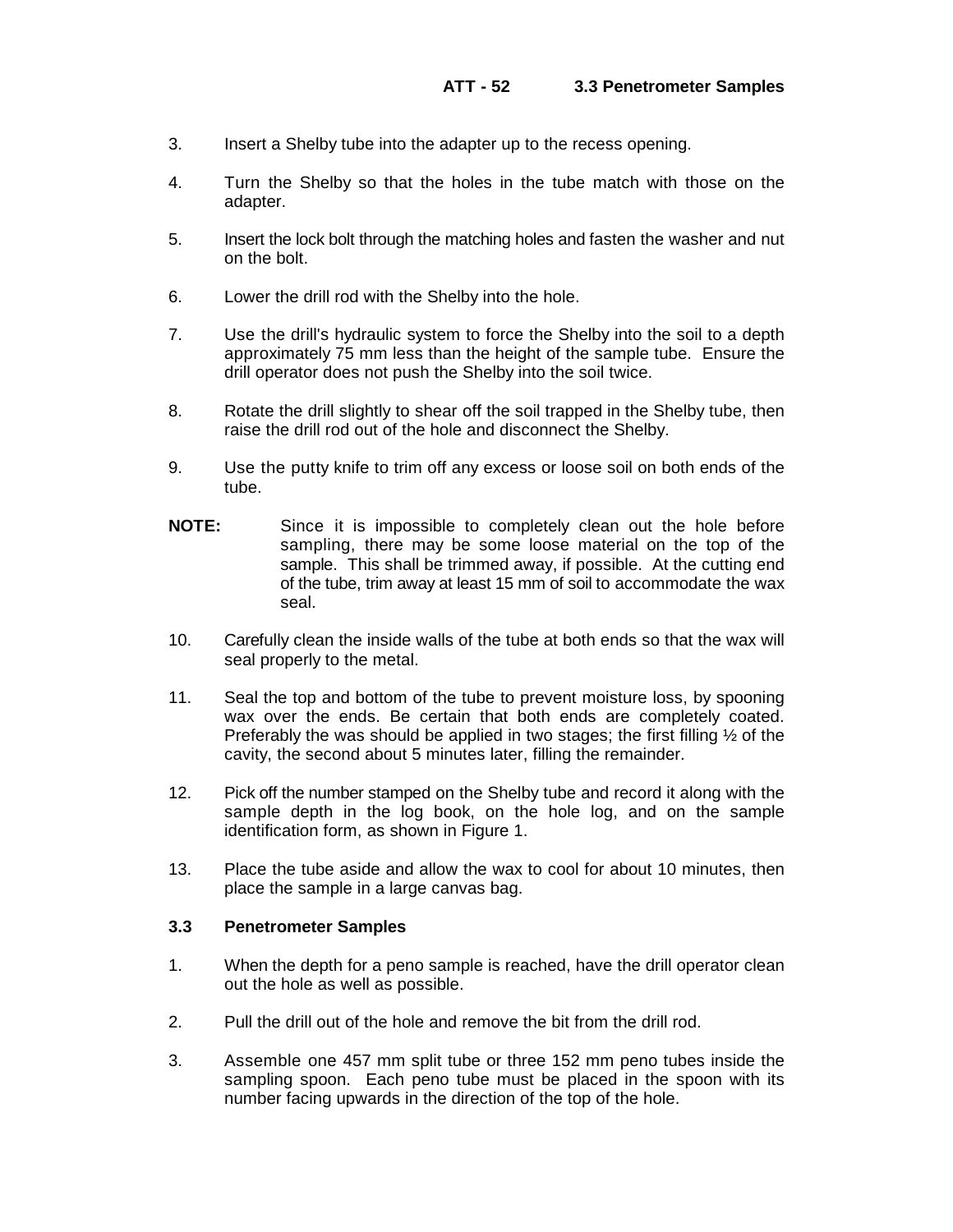3.3 Penetrometer Samples<br>(Cont'd)

|                                                      |                                                       |                        |                                                               |               |                                                             | JOB IDENTIFICATION                     |                             |                                                                                                  |                                                                                                                                                                                                                                                                                                   |
|------------------------------------------------------|-------------------------------------------------------|------------------------|---------------------------------------------------------------|---------------|-------------------------------------------------------------|----------------------------------------|-----------------------------|--------------------------------------------------------------------------------------------------|---------------------------------------------------------------------------------------------------------------------------------------------------------------------------------------------------------------------------------------------------------------------------------------------------|
| Alberia<br>TRANSPORTATION<br>AND UTILITIES           | <b>FUEL AC</b><br>67:14<br>$56 - 52$<br><i>e</i> 2273 | TRIAL:                 | $M.0F$ 25 th 3ASE LINE<br>MATERIALS TECHNOLOGISTS<br>M. SMITH |               | TC                                                          | N. OF WABASCA RIVER<br><b>INDIA</b> NO | $927 - 3333$ FORT VERMILION | PROACT MANAGER<br>LETE SAATLE<br>$86.10.02 - 03.8$ . Rod MSON<br>FOST OFFICE ( PROJECT MANAGER ) | <b>BOOK ROWS PLACE</b><br>15<br>z<br>Post.                                                                                                                                                                                                                                                        |
| LAE SAUTIE NO THEY NO                                | HOLF NC                                               | \$14100.               | <b>LOCATION</b>                                               | TOPSOI.       | <b>BANDLE DEPTH THANKING</b>                                |                                        | FELD REMARKS                | <b>RELD VISUAL DESCRIPTION</b>                                                                   | <b><i>RETRUCTIONS</i></b><br>SAMPLE SOURCE                                                                                                                                                                                                                                                        |
| 1030<br>1592<br>1611<br>1039<br>1536<br>1539<br>1568 | 6                                                     | $3 + 134$<br>$4 + 785$ | $1.5 - 172$<br>$3.0 - 472$                                    | 0.05<br>ا 10ھ | 1.50<br>351ء م<br>ادعہ 7<br>10.651<br>1.50<br>4.551<br>7.60 |                                        |                             |                                                                                                  | <b>1 SOL SURVEY</b><br>2 SHELBUS<br>3 PINOS<br>4 50 mm SOL<br><b>SSPT</b><br>TWO DECIMAL PLACES FOR<br>THE DEPTH OF TOPSOL<br>SAMPLE DEPTH. AND<br>TRANSITION DEFTH (m)<br>ADDITIONAL INSTRUCTIONS<br>IN SECT 3103 MATERIALS<br>MEET MANUAL<br>NOTE. THE LOWER FORTION<br>O' THIS FORM IS USED BY |
|                                                      |                                                       |                        |                                                               |               |                                                             |                                        |                             |                                                                                                  | THE TRANSPORTATION<br>LABORATORY                                                                                                                                                                                                                                                                  |

CON SUBVEY CAMBLE IDENTIFICATION

|                                                                                                  |                      |                                                  |         |                         |                                                                                                             |                                |                                                                    |       | JOB IDENTIFICATION                    |                              |                                |                                                |
|--------------------------------------------------------------------------------------------------|----------------------|--------------------------------------------------|---------|-------------------------|-------------------------------------------------------------------------------------------------------------|--------------------------------|--------------------------------------------------------------------|-------|---------------------------------------|------------------------------|--------------------------------|------------------------------------------------|
| <b>PEL NO</b><br><b>CALL</b><br><b>Dorica</b><br>67:14<br><b>SOF NO</b><br><b>TRANSPORTATION</b> |                      | $M.0F$ 25th BASE LINE<br>MATERIALS TECHNOLOGISTS |         | <b>TO</b>               | N. OF WABASCA RIVER<br>FOST OFFICE (PROJECT MANAGER)<br>$\overline{\phantom{a}}$<br>927-3333 FORT VERMILION |                                | <b>PROJECT BANNADIS</b><br>DATE BARTINE<br>86.10.02-03 B. Rod MSON |       | <b>1922 Blue Read</b><br>15<br>5<br>జ |                              |                                |                                                |
|                                                                                                  | <b>AND UTILITIES</b> | P 227 D                                          |         | M. SPIITH               |                                                                                                             |                                |                                                                    |       |                                       |                              |                                |                                                |
| LAC SAMPLE NO                                                                                    | <b>140 NO</b>        | <b>HOME NO</b>                                   | STATION | LOCATION                | 109101.                                                                                                     | <b>EMAIL DEAL LINES !!!!!!</b> |                                                                    |       |                                       | <b>FELD REMAINS DES WITH</b> | <b>RELD VISIAL DESCRIPTION</b> | <b>METALCTION</b><br><b>DRUGI IMAL</b>         |
|                                                                                                  |                      |                                                  |         |                         |                                                                                                             |                                |                                                                    |       | 152.305457                            |                              |                                | 1 BOX BURNEY                                   |
|                                                                                                  | $^{\prime\prime}$    |                                                  |         | $3 + 134$ 1.5 m RTE     | 0.051                                                                                                       | 2.05                           |                                                                    | э     |                                       |                              | 18 SANDY CLAY                  | <b>9 SHELBES</b><br><b>3 FOOS</b>              |
|                                                                                                  | $^{\prime}$          |                                                  |         |                         |                                                                                                             | 6.10                           |                                                                    |       |                                       |                              | $16$ SILTY CLAY                | A 50-M SEL                                     |
|                                                                                                  | $\sqrt{3}$           |                                                  |         |                         |                                                                                                             | 9.15                           |                                                                    |       | 24                                    |                              | 62 CLAYEY SAND                 | <br>TWO DECRAN: PLACES RDR                     |
|                                                                                                  | 14                   |                                                  |         |                         |                                                                                                             | (2.20)                         |                                                                    | 12 I  | LA                                    |                              | 121 CLATEY SAMP                | <b>IN DEPTH OF TOPSOL</b>                      |
|                                                                                                  | 15                   |                                                  |         |                         |                                                                                                             | 13.70                          |                                                                    | 144   | 106                                   |                              | 150 SAMPY CLAY                 | SAMPLE DEPTH, AND<br>TRANSFIEN DEPTH (m)       |
|                                                                                                  | 76                   | 6                                                |         | $4 + 785$ 3.0 $M7 \neq$ | 0.10                                                                                                        | 3.05                           |                                                                    |       |                                       |                              | 18   SILTY SAND                | ADDITIONAL INSTRUCTIONS                        |
|                                                                                                  | $^{\prime}$          |                                                  |         |                         |                                                                                                             | 6.10                           |                                                                    |       |                                       | 37                           | SANDY CLAY                     | IN SECT. B LOS BASTINAIS<br><b>BEST MARLAL</b> |
|                                                                                                  | 78                   |                                                  |         |                         |                                                                                                             | ڪيو                            |                                                                    |       | 42                                    | 39. I                        | SILTY CLAY<br>CLAYEY SAND      | NOT: THE LOWER FORTEN-                         |
|                                                                                                  | 19                   |                                                  |         |                         |                                                                                                             | 12.20                          |                                                                    | 12.6. | 87                                    | .142.1                       |                                | OF THIS ROAD IS URED BY<br>THE TRANSPORTATION. |
|                                                                                                  |                      |                                                  |         |                         |                                                                                                             |                                |                                                                    |       |                                       |                              |                                | LABORATORY                                     |
|                                                                                                  |                      |                                                  |         |                         |                                                                                                             | FIGURE                         |                                                                    |       |                                       | LAG ALL AZLLL                |                                |                                                |

- 4. Screw the spoon on the drill rod.
- 5. Lower the sampler to the bottom of the hole.
- 6. Attach the 63.5 kg drop hammer to the top of the drill rod.
- 7. Use the cathead and the rope attached to the hammer to raise the hammer. Ensure that the drop is 762 mm.
- 8. Mark the drill rod so that you know when the sampler has been driven 152, 305 and 457 mm. This will be helpful in counting the number of blows for each depth. Release the hammer and begin the blow count.
- 9. Record the number of blows required to drive the sampler 152, 305 and 457 mm respectively.
- 10. When a depth of 457 mm is reached, remove the hammer.
- 11. Pull the drill rod out of the hole.
- 12. Remove the sampling spoon from the drill rod.

 $ATT-52$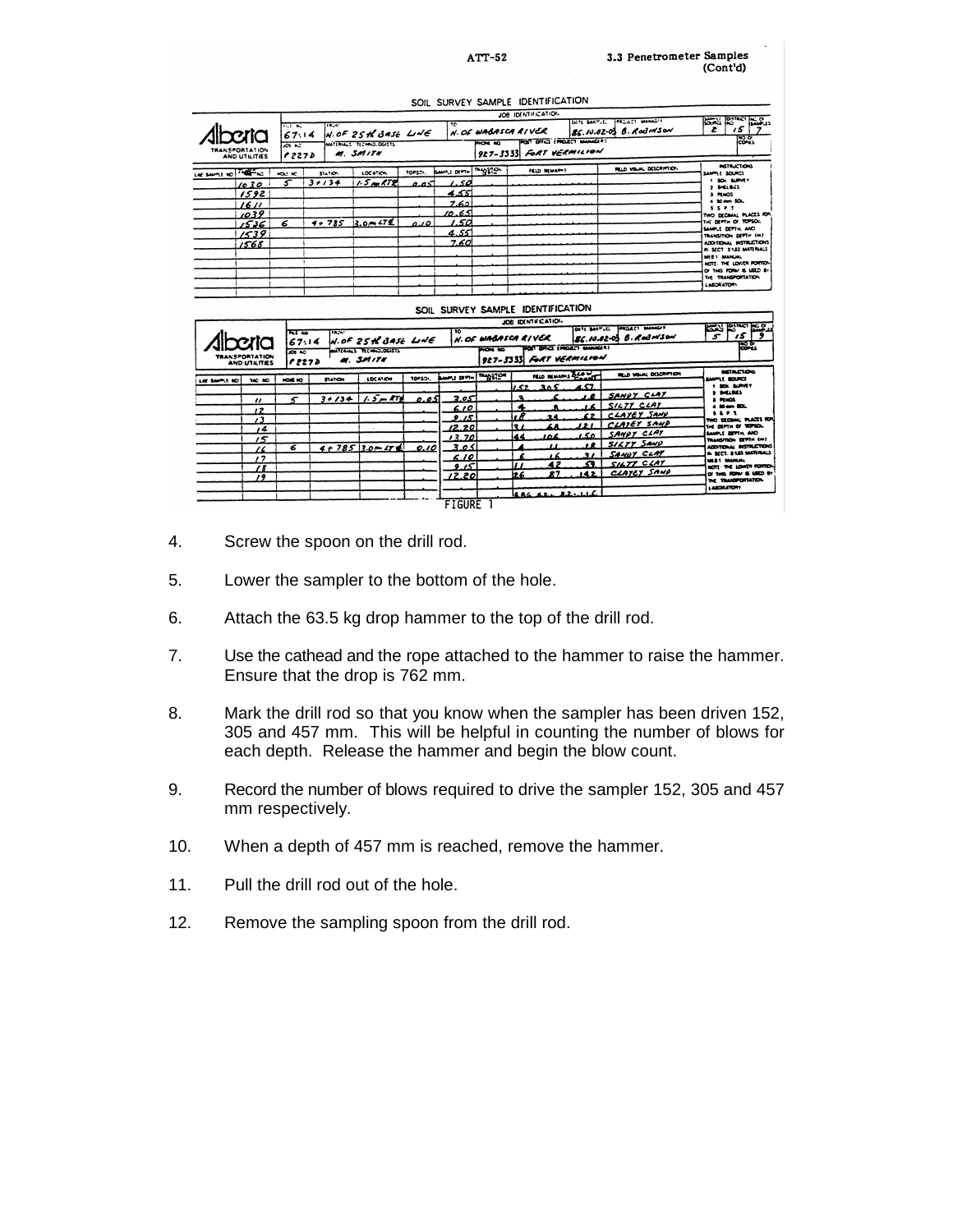- 13. Unscrew the shoe from the end of the spoon and slide the tube(s) out of the sampler.
- 14. If three 152 mm peno tubes were used:
- a) Keep the tubes in the proper order.
- b) Select the best tube for submission to the a Laboratory. Usually the bottom sample (adjacent to the cutting shoe) is submitted if it is a full 152 mm sample. If the bottom tube does not contain a full sample, select the next full tube.
- c) Trim and seal the sample as directed in Section 3.2, steps 9 to 11.
- d) Record the peno tube number and the sample depth in the log book, on the hole log and on the sample identification form.
- e) Allow the wax to cool, then place the sample in a canvas bag.
- 15. If the split 457 mm peno tube was used:
- a) Split the tube and remove the sample.
- b) Identify the soil and estimate its moisture condition as described in ATT-29, Soils Identification, hand Method. Enter the results beside the hole log in the Log book and the Soil Survey Sample Identification Form.
- c) Place the sample in a large plastic bag.
- d) Remove the air from the bag and tightly seal the bag with a twist tie.
- e) Attach a sample tag to the twist tie.
- f) Record the tag number and sample depth in the log book in the hole log and on the sample identification form.
- g) Place the sealed plastic bag in a large canvas bag.

### **3.4 Soil Cores**

- 1. Remove the bit from the drill rod and attach a section of coring pipe. The core sections come in 1.5 m and 3.0 m lengths. Either may be attached to secure the samples, depending on the anticipated rock depth.
- 2. Lower the stem into the hole to the depth of the rock or rock-like formation.
- 3. Connect the water supply to the drill apparatus. Water must circulate through the t\stem to cool the bit and remove loose cuttings when drilling through rock.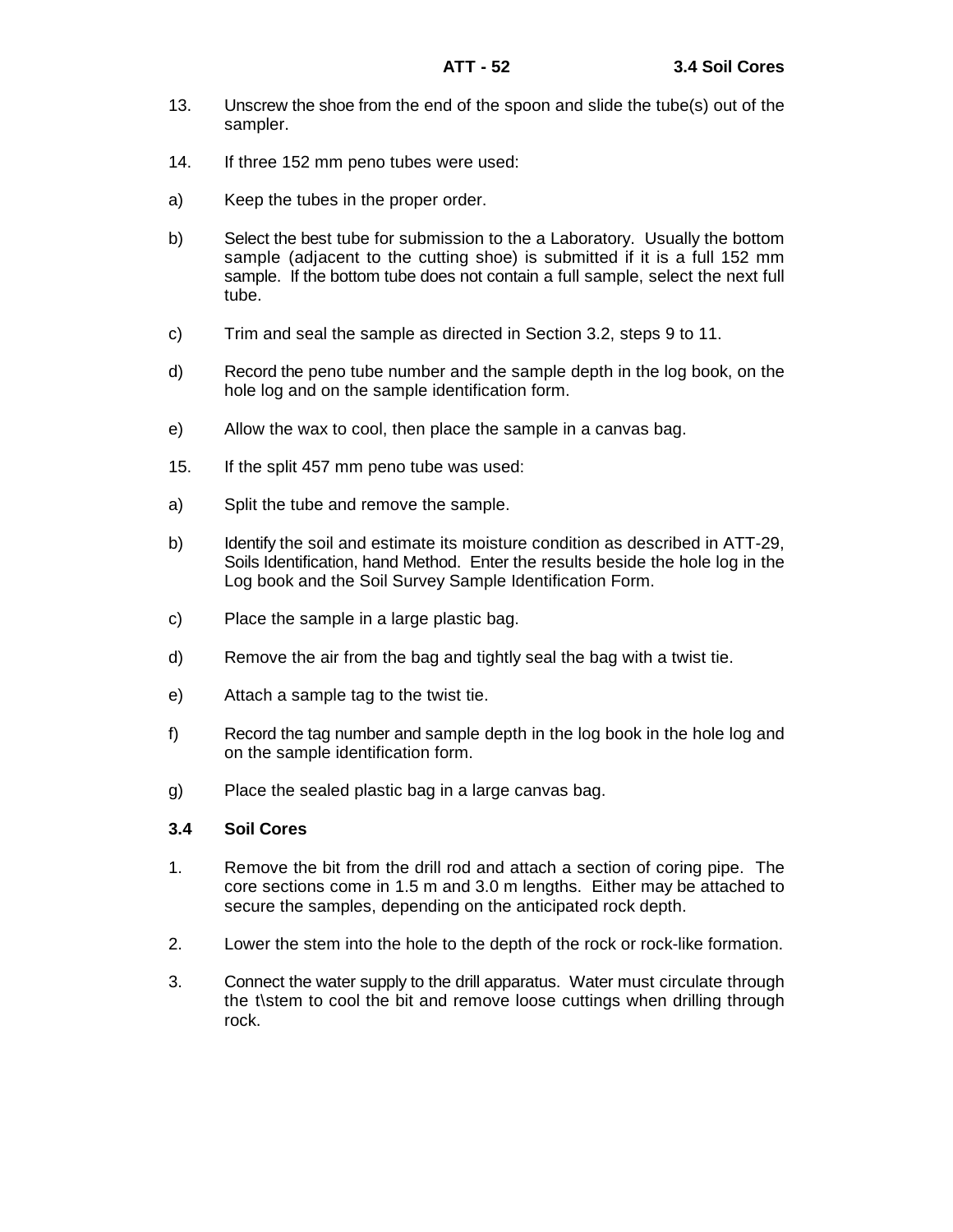- 4. Begin wet drilling. Drill to the depth of the core flight or until the end of the rock layer is reached.
- 5. Pull the core flight out of the hole. The flight is equipped with a core catcher which prevents the sample from falling into the hole when the drill is raised.
- 6. Unscrew the core flight from the drill rod.
- 7. Slide the sample out of the barrel into the recesses provided in a soil core box. Ensure the samples are placed in the proper order of depth.
- 8. Use large plastic bags or plastic wrap to wrap each length of core to prevent the sample from drying out.
- 9. Apply masking tape to the raised partitions separating the core slots for the full length of each sample. On the tape, write the depths for starting and ending the sampling, and the hole identification.

In lieu of masking tape, tags may be compiled showing the same information and placed in the slot with each sample. Prevent the tags from being damaged by the samples, ie. use two tags and fold one over the other, or place the tags in plastic bags.

10. Continue wet drilling and obtaining samples, until the required hole depth is reached.

## **3.5 Sample Identification**

Compile a Soil Survey Sample Identification form for all of the samples. The form should be folded, placed in a plastic bag and the bag placed inside the canvas bag/s containing the corresponding samples.

Be certain that the peno and Shelby tube numbers recorded on the forms are correct, and include the blow counts for the peno samples.

Soil core samples should not be recorded on the same form used to record penetrometer or Shelby tubes. For these samples a Soil Survey Sample Identification form should be compiled for each box of samples.

## **3.6 Handling Samples**

Undisturbed samples shall not be allowed to freeze. During sampling in freezing weather conditions, the samples shall be placed in the cab of the truck as soon as they are waxed. The truck shall be left idling throughout the sampling with the heater on. Up until the time that they are brought into a Laboratory, they shall be stored in a heated garage, hotel room, field office, etc. Also, these samples shall not be subjected to any unnecessary rough handling. Severe jolts or jarring could damage or dislodge the wax seal or disturb the sample.